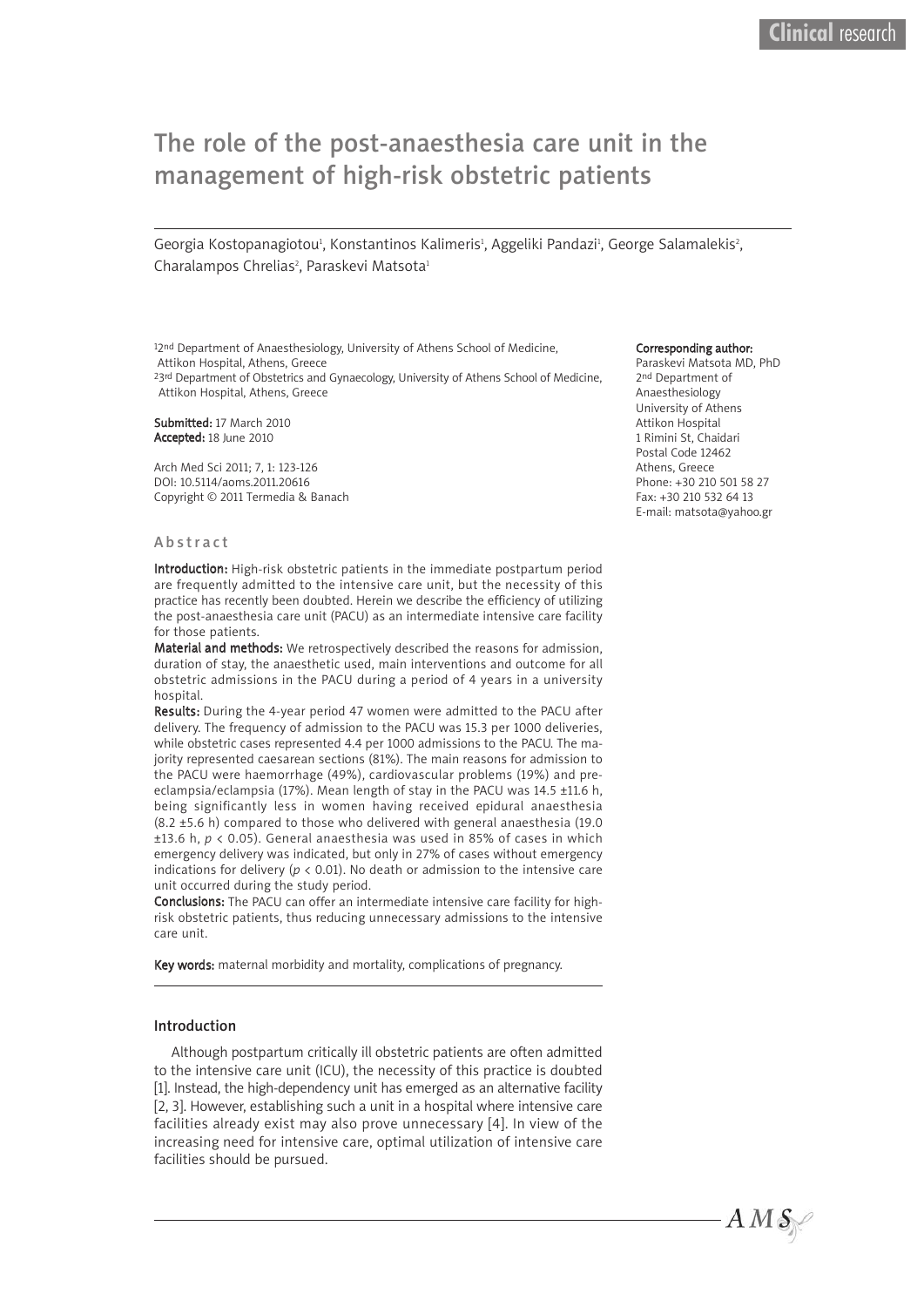The post-anaesthesia care unit (PACU) may represent a suitable alternative to the high dependency unit, since the characteristics of highrisk postpartum obstetric patients usually allow early recovery if optimal monitoring and medical treatment are readily applied [1]. Advantages of such a strategy could be establishing standard procedures and a possible financial benefit. To this end, we retrospectively described for the first time the utilization of our PACU in treating high-risk obstetric patients in the immediate postpartum period.

## Material and methods

The study was conducted in the University "Attikon" Hospital of the Athens School of Medicine. The PACU consists of 13 beds and a senior anaesthesiologist is in charge, while the nursing personnel is in a 1 : 2-3 ratio to patients. The PACU is staffed overnight and is situated in front of the operating rooms (9), while the obstetric ward is one floor upstairs, consisting of 4 delivery and 2 caesarean section rooms. Inside the maternal ward there is an obstetric recovery room, consisting of 4 beds and used only for short intermediate stay. Our practice is that the clinical director and the senior obstetric anaesthesiologist identify high-risk postoperative obstetric patients and direct them to the PACU. Since official guidelines for intensive care of obstetric patients are lacking, the criteria we used for PACU admission are those of Zeeman *et al*. and include severe or poorly controlled gestational hypertension, peripartum hysterectomy, major haemorrhage, anaesthetic complications, and severe comorbidities [5]. Consequently, admissions can be either planned or unplanned. We reviewed the medical records of all women admitted to the PACU from the obstetric ward after giving birth, during a period of 4 years (1 January 2005 – 31 December 2008). Pregnant women operated on for other reasons and deliveries with gestational

|  |  |  | Table I. Reasons for admission to the PACU |
|--|--|--|--------------------------------------------|
|--|--|--|--------------------------------------------|

| Reason for admission                                                                                                                                    | n (%)     |
|---------------------------------------------------------------------------------------------------------------------------------------------------------|-----------|
| Haemorrhage                                                                                                                                             | 23 (48.9) |
| Cardiovascular disorders                                                                                                                                | 9(19.1)   |
| Pre-eclampsia/eclampsia                                                                                                                                 | 8(17.0)   |
| Haematological disorders (homozygous<br>sickle cell disease, beta thalassaemia<br>intermedia and systemic lupus erythematosus<br>with thrombocytopenia) | 3(6.4)    |
| Neurological disorders                                                                                                                                  | 1(2.1)    |
| Airway oedema                                                                                                                                           | 1(2.1)    |
| Liver dysfunction (onset of HELLP)                                                                                                                      | 1(2.1)    |
| Pre-existing renal insufficiency (lupus nephritis)                                                                                                      | 1(2.1)    |

age under 24 weeks were excluded. Data included demographics, gestational age, history of medical problems, mode and urgency of delivery, anaesthetic used, medications, reason for admission, planned or emergency admission to the PACU, therapeutic interventions, PACU stay and maternal outcome. The acute physiology and chronic health evaluation (APACHE II) scores were calculated using the first retrieved data upon arrival in the PACU. The present study is a retrospective analysis, without case control subjects, since all obstetric patients deemed high-risk were admitted to the PACU. Statistical analysis was performed with the Statistical Package for Social Sciences (SPSS) v.15 software. One-way ANOVA was used for comparisons of PACU stay and frequencies of emergency delivery between groups of anaesthesia. Data are presented as mean ± standard deviation.

## Results

Of the total 3071 women who gave birth, 47 (1.53%) were transferred to the PACU. Total admissions to the PACU were 10 766, representing general surgery, neurosurgery, orthopaedic, gynaecological, head and neck, and vascular surgery patients. Obstetric cases represented 0.44% of all PACU admissions. Mean maternal age was 30 ±6 years and mean gestational age was 37 ±2 weeks. Mean APACHE II score was 4 ±2, while 38.3% of admissions had no coexisting disease and 64% were not on any medication (apart from vitamins and trace elements). Eight women (17%) had had vaginal delivery and one (2.1%) had an instrumented vaginal delivery, while the vast majority (81%) had undergone a caesarean section. Anaesthesia was epidural (EA) in 26%, combined spinal and epidural anaesthesia (CSEA) in 21%, general anaesthesia (GA) in 38% and both types of anaesthesia in 13% of women (either due to failed regional anaesthesia or subsequent GA for hysterectomy or abrasion). GA was used in 85% of emergency delivery cases (11/13), but only in 27% of cases (9/33) without emergency indications for delivery (*p* < 0.01). Overall, delivery was urgent significantly less frequently in patients who received regional anaesthesia (RA) compared to GA (7.7% vs. 55%, respectively, *p* < 0.01).

Of the 47 admissions 57% were urgent, while 43% were planned. Surgical complications were identified in 24 women (48.9%) (major haemorrhage 29.8%, obstetric hysterectomy 8.5%, obstetric abrasion 6.4% and re-operation for haemostasis 4.3%). The leading reason for admission was haemorrhage (48.9%), followed by cardiovascular problems (19%) and pre-eclampsia/ eclampsia (17%) (Table I). Cardiovascular problems included valvular heart disease (5 patients), chronic heart failure (3 patients) and tachyarrhythmia of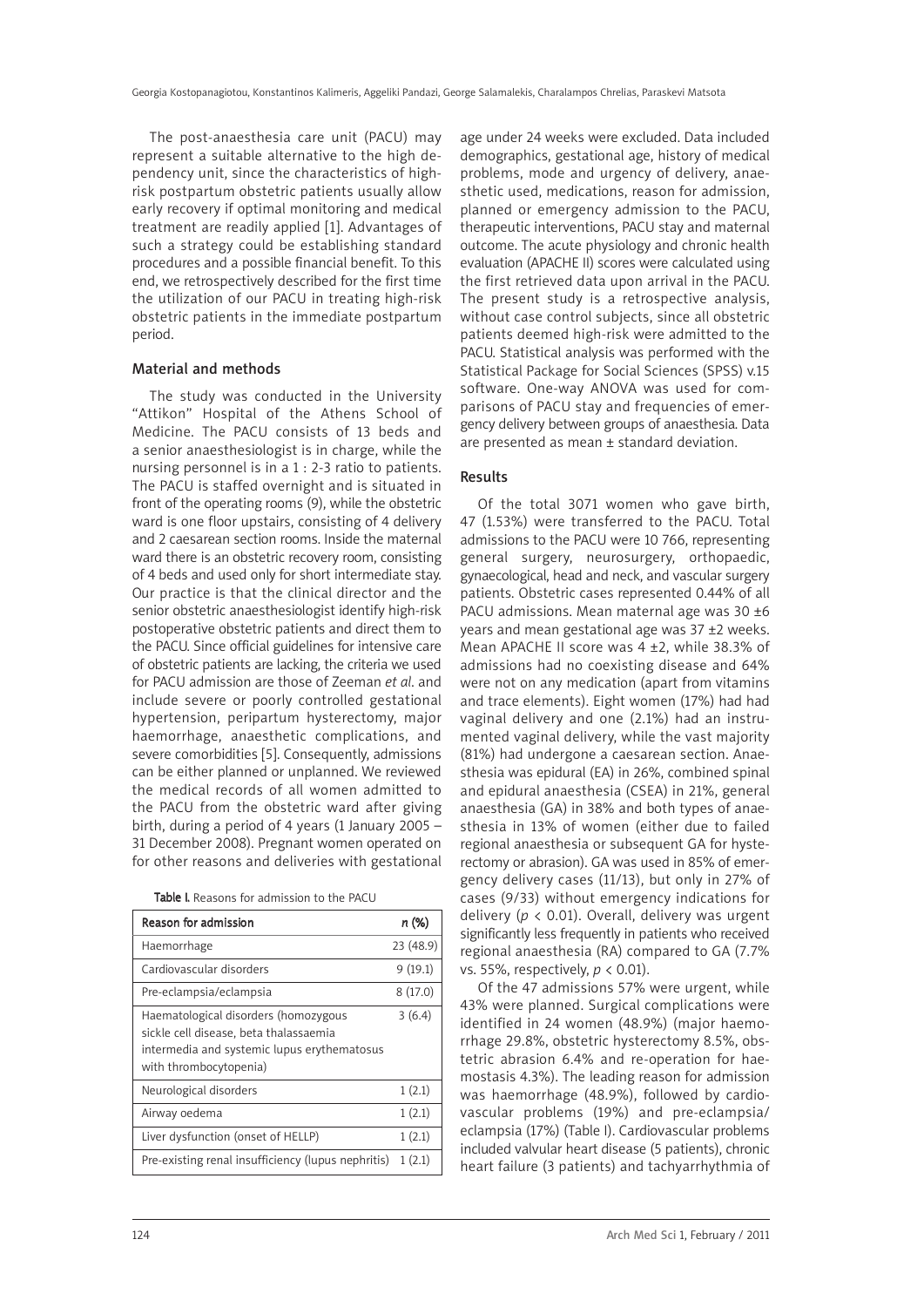acute onset (one patient). Non-prophylactic medications were used in 34% of women, including intravenous antihypertensives (12.7%), diuretics (8.5%) and corticosteroids (8.5%). Blood transfusion was performed in 44.8% of women, while fresh frozen plasma and platelets were transfused in 19.1% (Table II). Mechanical ventilation was used only in one patient until she was stabilized and successfully extubated. Arterial pressure was invasively monitored in all cases and pulmonary artery pressures were monitored in 2 patients (severe mitral valve stenosis). An intrauterine balloon was placed in one patient with significant thrombocytopenia and ongoing uterine haemorrhage, after unsuccessful re-operation for haemostasis, resulting in avoidance of hysterectomy. No maternal death, neurological disorder or deterioration of other pre-existing organ insufficiency was observed.

No patient was transferred to the ICU. Mean length of stay in the PACU was 15 ±12 h. The length of PACU stay was 16 ±13 h for patients who received CSEA, 19 ±14 h for GA, 10 ±7 h for RA converted to GA and 8 ±6 h for EA. The difference in PACU stay was significant between groups of EA and GA  $(p = 0.012)$ . PACU stay was 12  $\pm$ 11 h for planned admissions and 16 ±12 h for urgent admissions (*p* > 0.05). There was also no difference in PACU stay between patients who received blood transfusions  $(17 \pm 14 \text{ h})$  and those who did not  $(13 \pm 10 \text{ h})$ .

## Discussion

Our experience in utilizing the PACU for postpartum treatment of high-risk obstetric patients is encouraging in that it prevented all ICU admissions and was associated with a short stay (< 24 h). Literature on obstetric PACU admissions is lacking, while high-risk obstetric patients in nonprimarily obstetric hospitals are usually handled by the ICU. The obstetric admission ratio found here is increased compared to respective data on ICU admissions [1, 4, 6]. This may be associated with the referral of those patients to tertiary facilities, or with the change of current practice towards closer management. However, the obstetric admission rate is comparable with reported data on obstetric utilization of the ICU [3, 5, 7]. Maternal mortality was not noted in our study; however, the population studied is obviously insufficient to address this issue. The mean APACHE II score was low, reflecting the fact that most patients were young and otherwise healthy [7, 8].

The most frequent reason for admission was major haemorrhage, followed by preeclampsia/ eclampsia. Although obstetric haemorrhage is among the leading causes for ICU admission, the systemic use of oxytocin, appropriate fluid replacement, blood transfusions, correction of

| Table II. Blood product transfusions in the post- |  |
|---------------------------------------------------|--|
| anaesthesia care unit                             |  |

| <b>Transfusion</b> | n (%)     |
|--------------------|-----------|
| No transfusion     | 26(55.3)  |
| $1-2$ U pRBC       | 14 (29.8) |
| 3-6 U pRBC         | 6(12.8)   |
| > 6 U pRBC         | 1(2.1)    |
| FFP and/or PLT     | 9(19.1)   |

*pRBC – packed red blood cells, FFP – fresh frozen plasma, PLT – platelets*

coagulopathies and early surgical intervention possibly contributed to early discharge from the PACU [1, 9, 10]. Despite these measures, hysterectomy was deemed necessary in 3 patients. Patients with preeclampsia/eclampsia were treated with intravenous (hydralazine, nitroglycerine) or oral (methyldopa) antihypertensives, while care was taken for maintaining diuresis and anticonvulsive therapy with magnesium sulphate. Reasons for admission are comparable with published data on ICU obstetric admissions, except for respiratory complications, namely pulmonary embolism, which usually occur in the later recovery period [6, 11].

The mean stay in the PACU was relatively short, being shorter in women having received epidural anaesthesia. Managing acute complications and preventing exacerbations of underlying diseases probably contributed to the short stay [4]. Obstetric RA is routinely used in our department, while GA is the choice in emergencies or when RA is contraindicated or refused by the patient. The shorter stay with epidural anaesthesia probably reflects the less frequent urgency for delivery as observed here, rather than a pure advantage of RA. Indeed, GA is an independent risk factor for ICU admission, as it is dictated in emergency caesarean section, and it is also preferred in coagulopathies and anticipated major haemorrhage [6, 12]. On the other hand, RA is preferred with expected difficult airway [13, 14]. However, RA has never been conclusively shown to reduce maternal mortality and an obvious bias can be introduced against GA when comparing patient outcomes.

The nursing personnel in our PACU is familiarized with both intensive care and obstetric nursing, substantially facilitating this approach. Although this may require demanding staff training, our experience is encouraging. Moreover, patient volume did not affect bed availability in the PACU or medical and nursing staff requirements. Taking into account the very low admission rate of highrisk obstetric patients in the PACU, our opinion is that the *de novo* establishment of a highdependency unit for these patients in our hospital would result in unacceptable health costs. However, in hospitals without a PACU available, a highdependency unit would be of great value in